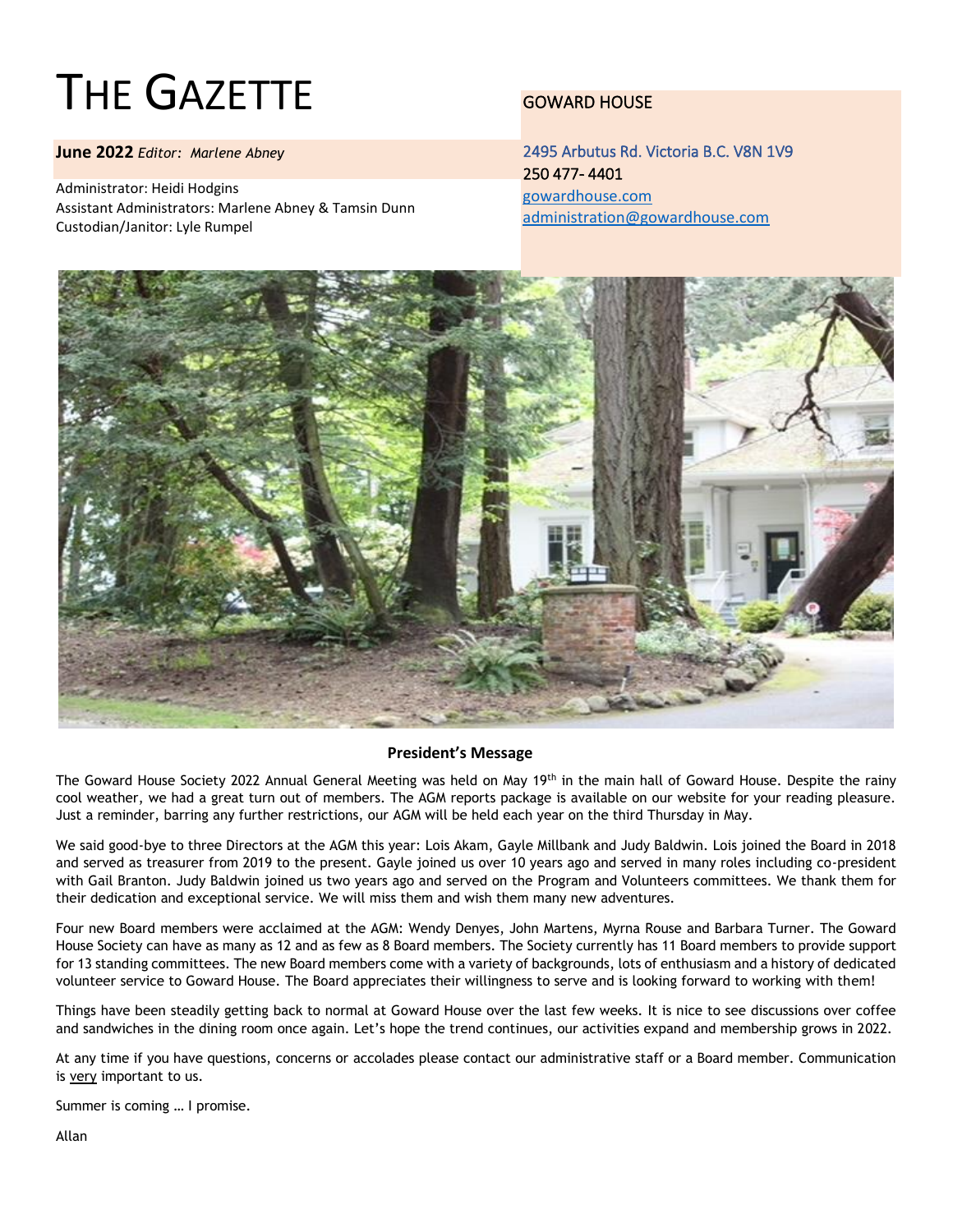

### **LINE DANCING with Betty Doherty**

Line Dancing has returned! Every Tuesday morning from 9:30 – 10:30 am, Betty Doherty will instruct you through sequences of moves to popular tunes. (NO CLASS JUNE  $7<sup>th</sup>$ )

Wear comfortable clothes and shoes to this fun class.



PORTRAIT PAINTERS

This creative group meets on Tuesdays from 1:15 - 4:00 pm. We supply the easel, and you supply your talent!

This group is always looking for models. If you would like to model, please contact group leader Vicki Postl - [vpostl@telus.net](mailto:vpostl@telus.net)



### **DROP IN ART**

Come and join our Drop-in Art group Wednesday mornings. Bring your brushes and paint and create your masterpiece in whichever medium you prefer.

Drop in anytime from 8:00 – 11:30 am. and enjoy the company of like-minded artists.



### **GOWARD HOUSE CHOIR with Phil Robbie**

Our very own Goward House Singers meet Fridays from 1:15 – 3:15 pm in the Lower Hall. Talented choir director, Phil Robbie, leads the group through an eclectic repertoire of music. The choir performs occasionally, though participating in performances is optional. Come out and give it a try, meet new friends, and sing your heart out.



### EASY AEROBICS with Manda Ghag

This action-packed class covers it all! An easy aerobic and free moving work out for those wanting to move forward, backwards and side - to - side. Exercises include the use of light weights and gentle stretching. A complete work out that will have you feeling great! Come on out and give it a try. **Classes will now run Mondays from 10:15 – 11:00** am. (NEW DAY & TIME)



### **DUPLICATE BRIDGE with Jim Brackenbury**

Do you like to play Duplicate Bridge? Wednesdays are Duplicate Bridge Day at Goward House,12:15 – 4:00 pm. Joining is easy. Please call or email us, and we will have Jim, our Bridge expert and facilitator contact you to set you up. Bring a friend, or come solo, you will meet lots of new friends.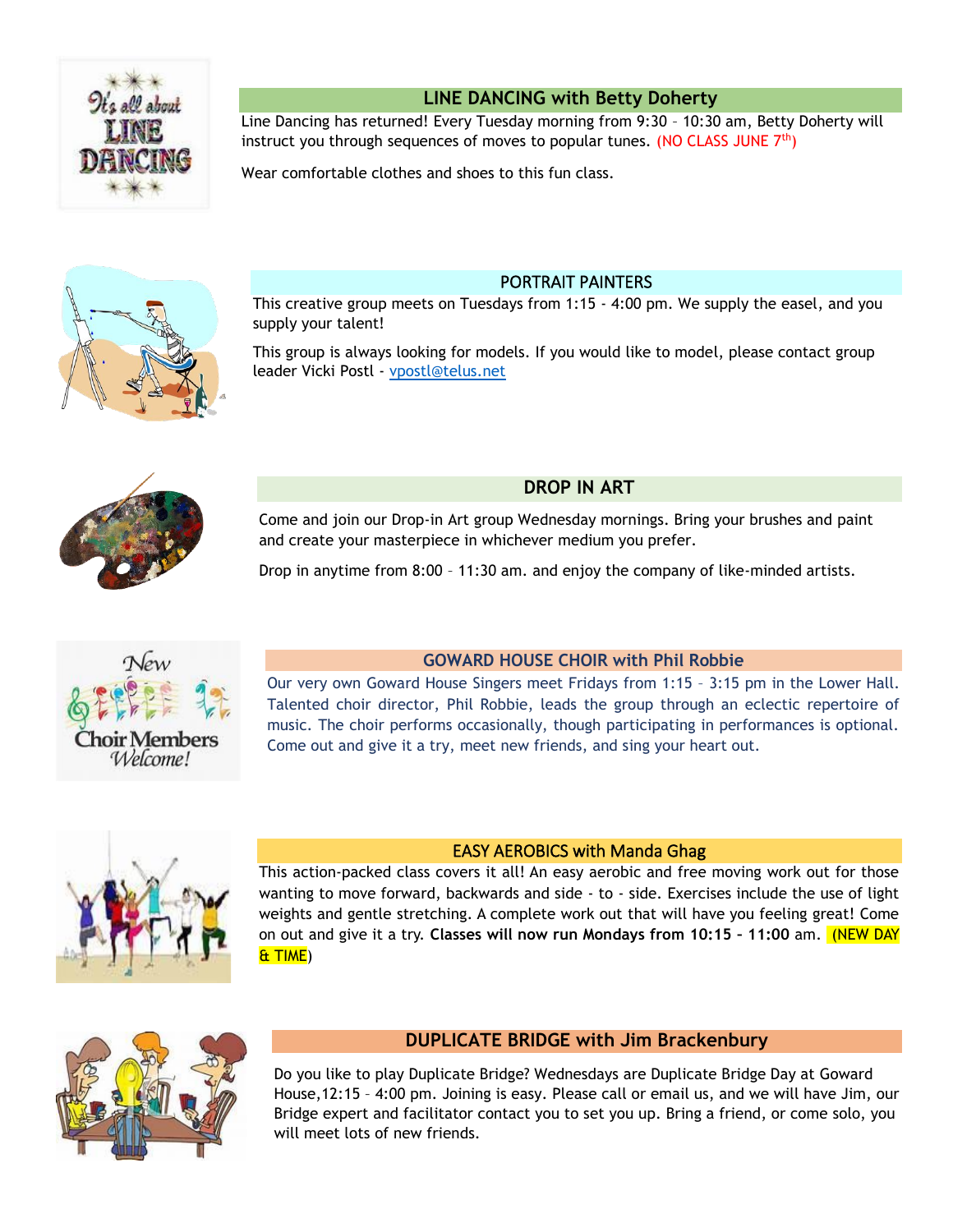

# **House Spotlight**



### Goward House is welcoming our new Assistant Administrator: TAMSIN DUNN

Hi there! Tamsin here. I took over for lovely Suzanne in April and I've already met quite a few of you. I feel blessed to work for such a lovely place with awesome people too! I'm a fun-loving, kind, free-spirit with a great sense of humor, the old British wit.

A little about me… I immigrated here from London, UK, in 2015 where my career background was originally theatre dance. I performed in London's West End in such famous musicals as Cats and the Lion King. When I had my daughter in 2009, I decided to hang up my dancing shoes and did a 4-year degree in nutritional medicine. I ran my own busy clinic specializing in women and children's health.

I live in Langford with my daughter Amelia Rose, age 12, and all our animals! My daughter and I also volunteer with rescue animals - hence our little zoo, consisting of 3 cats, one dog and 5 guinea pigs.

I adore all things creative and enjoy painting and sketching as well as dress making. One of my favorite things to do is stargaze on clear beautiful evenings. I also enjoy walking our pup, and in warmer weather, paddleboarding with my daughter.

When I'm not so busy with my daughter and our zoo, nothing brings me more pleasure than being in our little garden and growing veggies and herbs.

I look forward to meeting you all, and I'm excited to be part of the beautiful Goward House staff.

Warmest blessings,

Tamsin xx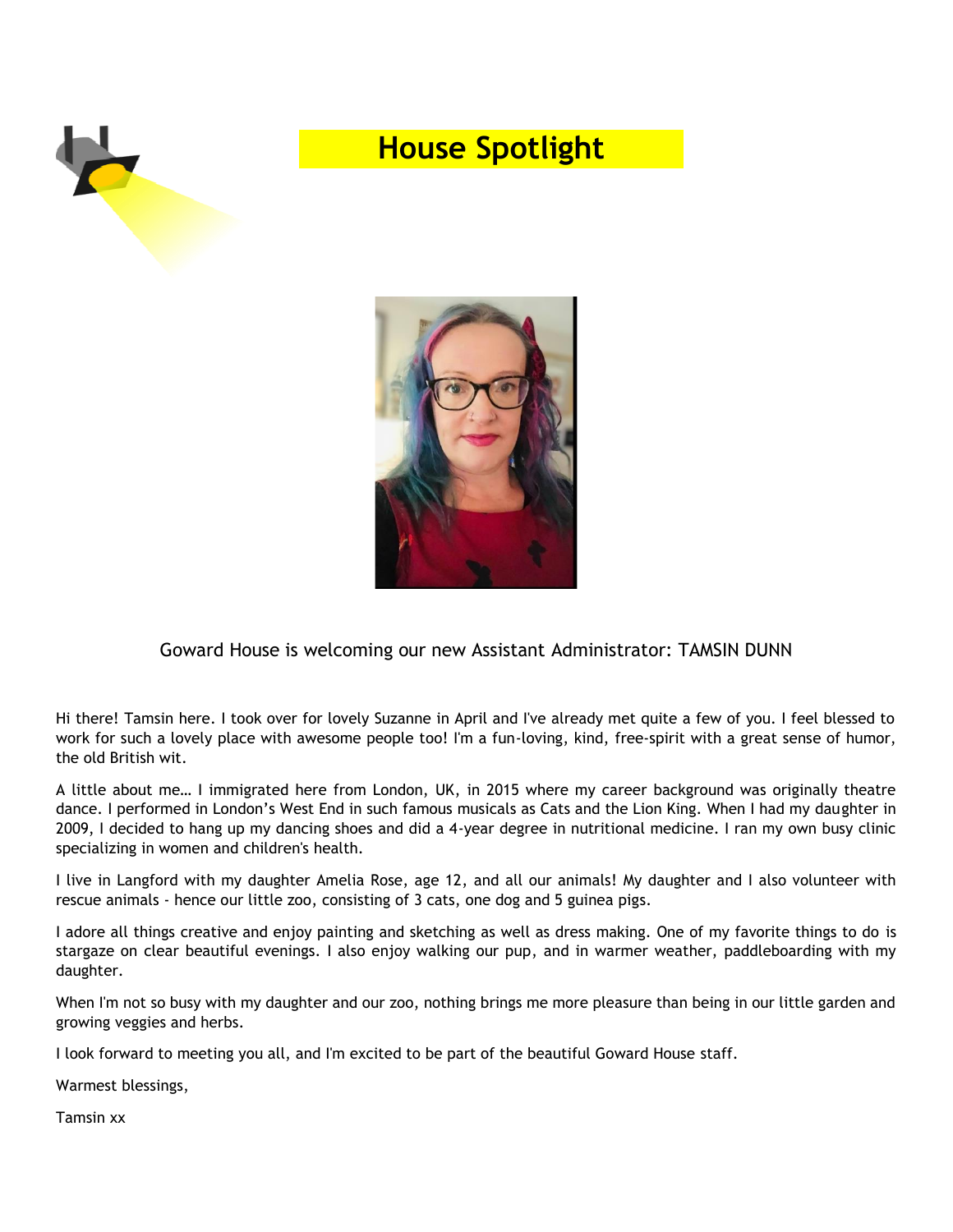

# GOWARD HOUSE STRAWBERRY TEA

Please join us for our annual Strawberry Tea Thursday June  $16<sup>th</sup>$  from  $12:30 - 2:15$  followed by the Goward House Singers choir concert. \$15.00 includes strawberry short cake with berries and whipped cream, a beverage and the choir concert.

**Pre-pay and reserve by visiting the front desk by FRIDAY JUNE 10TH**. Please note that seating on the deck is first come first served, by reserving your table at the time of payment (two sittings available, 12:30 and 1:30 pm).

*Choir singers pay \$10.00 Choir concert only, suggested donation of \$5.00* 



The next Book Club meeting will be Thursday June 16th from 1:00 - 2:30.

The title for June is **Station 11** by **Emily St. John Mandel.** Books are available at the front desk.



### **FEATURED PRESENTER: Jan Hofmeyr**

### **Thursday, June 2 from 2:00 p.m. – 3:00 p.m. Maple Room**

Last year's Goward House Membership Survey indicated strong interest in a Philosophy Discussion Group.

If you're interested in great thinkers and change makers, big ideas and "isms", this is your opportunity to listen, learn, explore, and be stimulated! Join us on **Thursday, June 2** for the first of what we hope will be many engaging presentations and discussions in the year to come.



Jan Hofmeyr, who helped launch our World Affairs Discussion Group with his excellent talk on China, has kindly agreed to a return engagement. Jan was a Senior Lecturer in Eastern religions and the philosophy, psychology, and sociology of religion at the University of Cape Town. The focus for this Philosophy Café session will be on Buddhism. Here's Jan's plan for this session:

*"Buddhism is a profoundly practical 'ism' that is relatively easy to understand. I'll start my talk with a brief overview of what's believed about the Buddha's life. Then we'll look at the core of Buddhism: The Four Noble Truths and the Eight-Fold Path. I'll close with a very brief overview of the missionary impact of Buddhism. Since I want to leave lots of time for questions and discussion, my talk will necessarily be brief."* 

The June 2nd session will also be an opportunity for those present to share areas of interest and ideas for future discussions in the Fall.

You don't have to be a philosophy geek – all curious minds are welcome!

Call 250-477-4401 to reserve your seat.

Members: Free Non-members: \$5.00 *Masks are optional, based on personal comfort and preference.*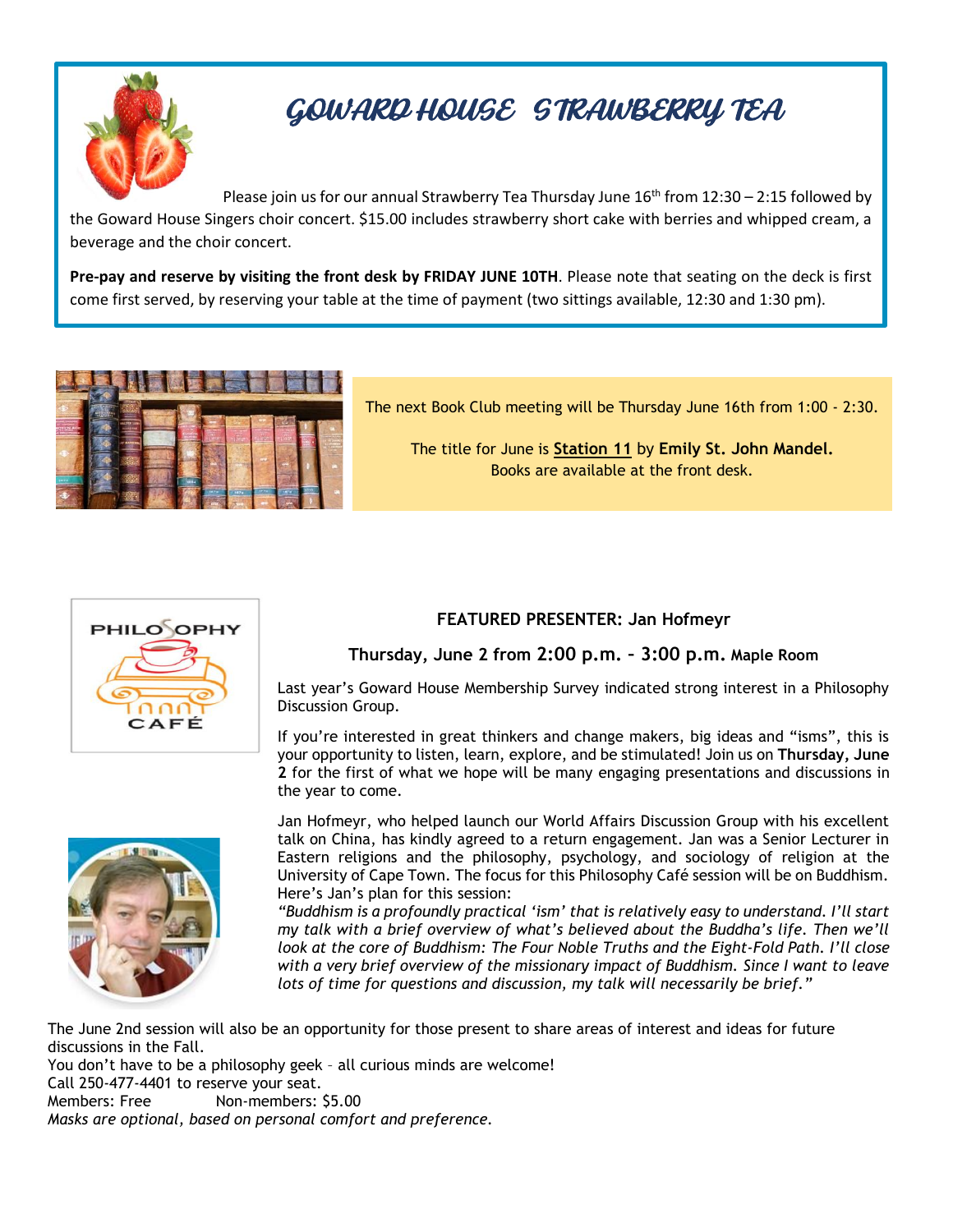

### **World Affairs Discussion Group Friday June 17 @ 1:00 pm** Guest Presenter - Captain Terrence C. Milne RCN (retired)



### There's No Life Like It!

Terry will cover some of the interesting and humorous aspects of life in the navy, as well as with the diplomatic corps in Japan. He will also highlight some unique challenges from his four-year post in Japan, and discuss Canada-Japan relations.

Captain Terrence Milne was born and attended school in the UK. He started his naval career with HMS Worcester as a Cadet before moving to the Blue Star Line, where he served as an officer and visited many countries.

In 1960, he was commissioned as a Sub-Lieutenant in the Royal Canadian Navy. Major career appointments include Command of four warships, and assignment for six weeks as RCN Liaison aboard HMY Britannia covering a Royal Visit to BC.

From 1978 to 1981 he served as NATO Staff Officer, Supreme Allied Command Atlantic HQ, followed by 4 years as Canadian Defence Attaché at the Canadian Embassy Tokyo (1985-89).

On completing his assignment in Japan, Terry retired from the RCN and he and his wife, June, returned to living in their home in Saanich. He is an active member of the Royal Victoria Yacht Club and has sailed his ketch Katzenjammer up to Haida Gwai and across to the Hawaiian Islands.

Terry was also the lead on fundraising for the Hampton Gray Memorial Statue recently unveiled at the BC Aviation Museum in Sidney.

*please register ahead of time as space is limited Members: free Non-Members \$5.00*

# **Dying with Dignity**



Our next information meeting is called **Moving Forward 2: Family Reports** and will take place **Thursday June 9th 2:00 – 3:30.** If interested, please register at the Front Desk.

Members: free Non-Members: \$5.00

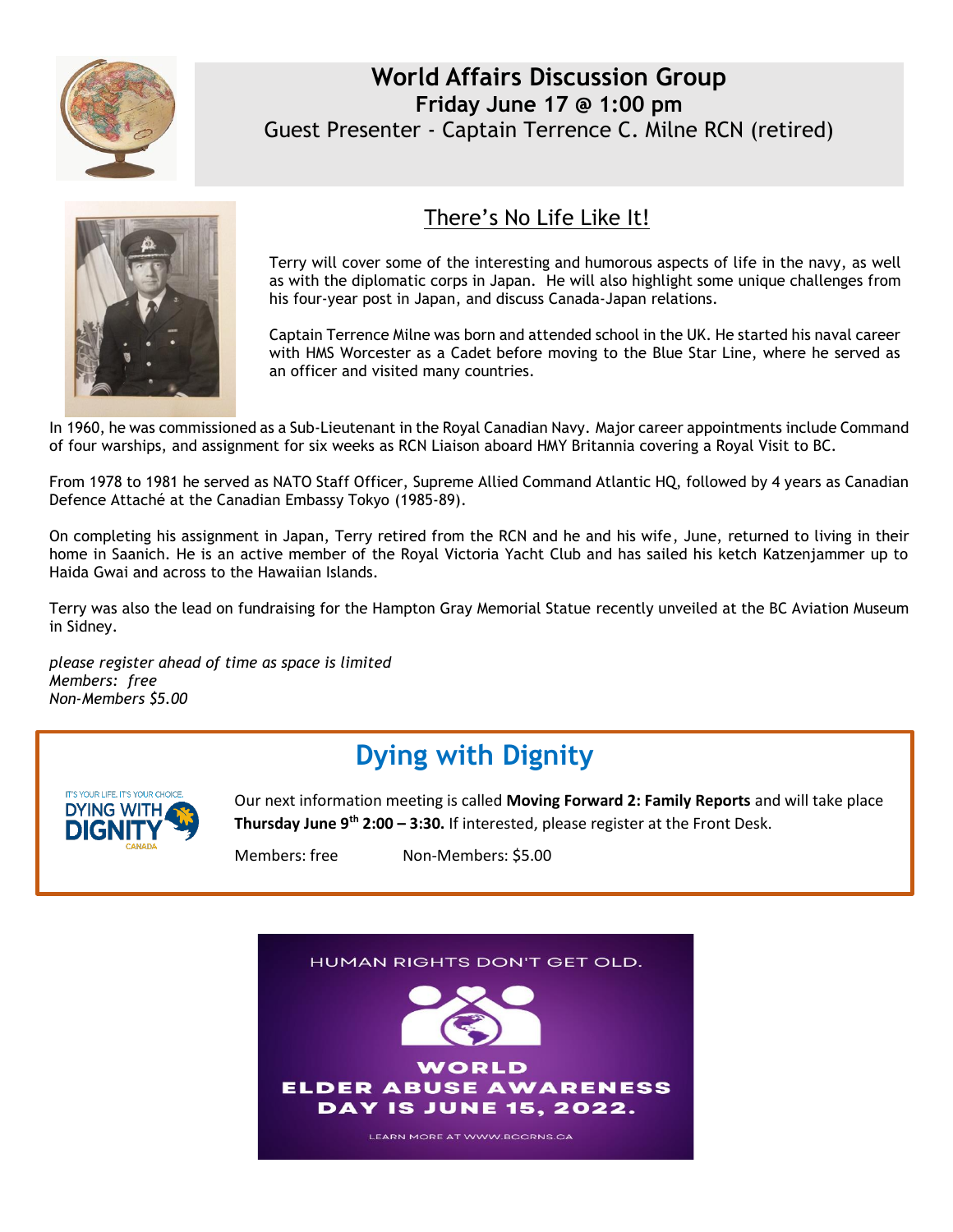| <b>MONDAY</b>                                                     | <b>TUESDAY</b>                                               | <b>WEDNESDAY</b>                               | <b>THURSDAY</b>                                     | <b>FRIDAY</b>                                                             |
|-------------------------------------------------------------------|--------------------------------------------------------------|------------------------------------------------|-----------------------------------------------------|---------------------------------------------------------------------------|
| <b>Strength &amp; Balance</b><br>$9:00 - 10:00$                   | <b>Line Dancing</b><br>$9:30 - 10:30$<br>(no class June 7th) | Drop In Art<br>$8:00 - 11:30$                  | Tai Chi<br>$9:30 - 10:30$<br>& 10:45 - 11:45        | Yoga<br>$9:30 - 10:30$<br>(no class June 24 then<br>on hiatus until Sept) |
| <b>Easy Aerobics</b><br>$10:15 - 11:00$                           | <b>French Conversation</b><br>(Advanced)<br>$1:00 - 3:00$    | <b>Chinese Brush Painters</b><br>$9:30 - 1:00$ | <b>Strength &amp; Balance</b><br>$12:00 - 1:00$     | <b>Spanish Conversation</b><br>(Advanced)<br>$10:30 - noon$               |
| <b>Quillers</b><br>$10:00 - 12:00$                                | <b>Portrait Painters</b><br>$1:15 - 4:00$                    | <b>Duplicate Bridge</b><br>$12:15 - 4:00$      | <b>Book Club</b><br>$1:00 - 2:30$<br>(3rd Thursday) | Choir<br>$1:15 - 3:15$                                                    |
| iPad & iPhone Club<br>$10:00 - 11:30$<br>(1 <sup>st</sup> Monday) |                                                              | <b>Crafters</b><br>$1:00 - 3:30$               | <b>Social Bridge</b><br>$12:30 - 4:00$              |                                                                           |
| Tai Chi<br>$noon - 1:00$<br>$& 1:15 - 2:15$                       |                                                              |                                                |                                                     |                                                                           |
| <b>Meditation</b><br>$2:30 - 4:00$                                |                                                              |                                                |                                                     |                                                                           |

Please note that monthly payment for Tai Chi (\$50.00) is to be paid in advance at the front desk. You must select the classes you wish to attend at that time. Your name will be immediately placed on the class lists. Participants are limited to one Tai Chi class per day (Monday & Thursday) to ensure we include as many members as possible. You may place your name on a waitlist for an additional class if you wish. If you are unable to attend a class you are registered for, let us know at the time of registration or please call us to cancel your spot and allow another member to attend.

> Goward House would like to extend a very warm welcome to new members **Suzanne Ball, Carolyn Hayward & Phyllis Manchester-Duval**

## **GOWARD HOUSE SOCIETY** Board of Directors 2022-2023

The annual Goward House Society AGM was held on Thursday May 19th. We had a great turn-out of Goward House members. Returning board members are President Allan Davies, Vice President Mary Collins, Treasurer André Berthiaume, Secretary Gail Flitton, Directors Lee Frank, Gail Branton and Past President Barry Mah Ming. We also welcomed four new Board Members to our existing board. Joining the team are Wendy Denyes, John Martens, Myrna Rouse, and Barb Turner. We look forward to working with everyone!

### **REMINDERS**

Please note there will be no Yoga Friday June 24 (then on hiatus until September). Also, no Line Dancing June 7<sup>th</sup>.



### **Strawberry Tea deadline to reserve is Friday June 10.**

*We acknowledge with respect the Lekwungen peoples on whose traditional territory the neighbourhood of Cadboro Bay lies, and the Songhees, Esquimalt and W̱SÁNEĆ peoples whose historical relationships with the land continue to this day.*